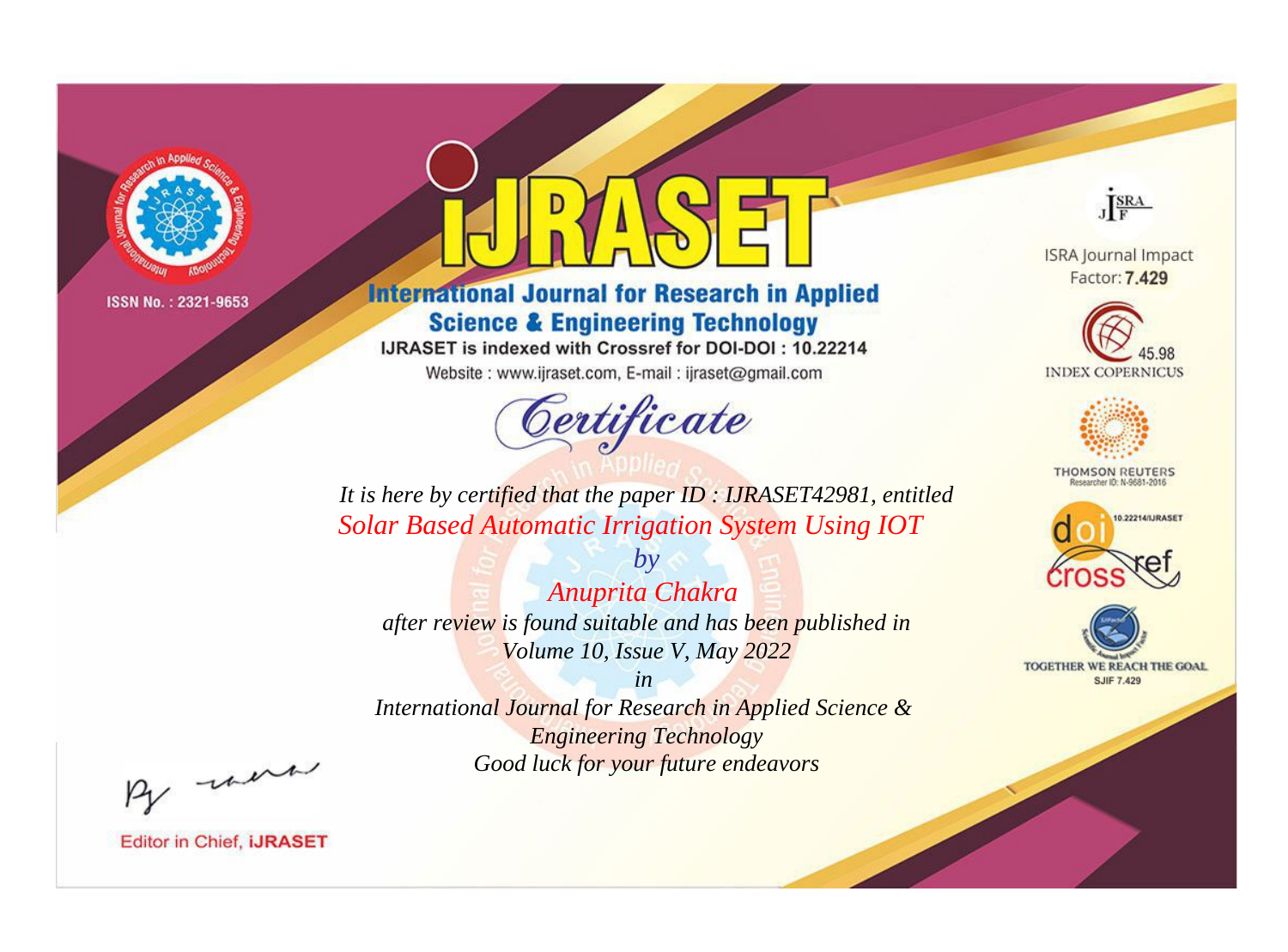

# **International Journal for Research in Applied Science & Engineering Technology**

IJRASET is indexed with Crossref for DOI-DOI: 10.22214

Website: www.ijraset.com, E-mail: ijraset@gmail.com



JERA

**ISRA Journal Impact** Factor: 7.429





**THOMSON REUTERS** 



TOGETHER WE REACH THE GOAL **SJIF 7.429** 

*It is here by certified that the paper ID : IJRASET42981, entitled Solar Based Automatic Irrigation System Using IOT*

*by Rojida Khatun after review is found suitable and has been published in Volume 10, Issue V, May 2022*

*in* 

*International Journal for Research in Applied Science & Engineering Technology Good luck for your future endeavors*

By morn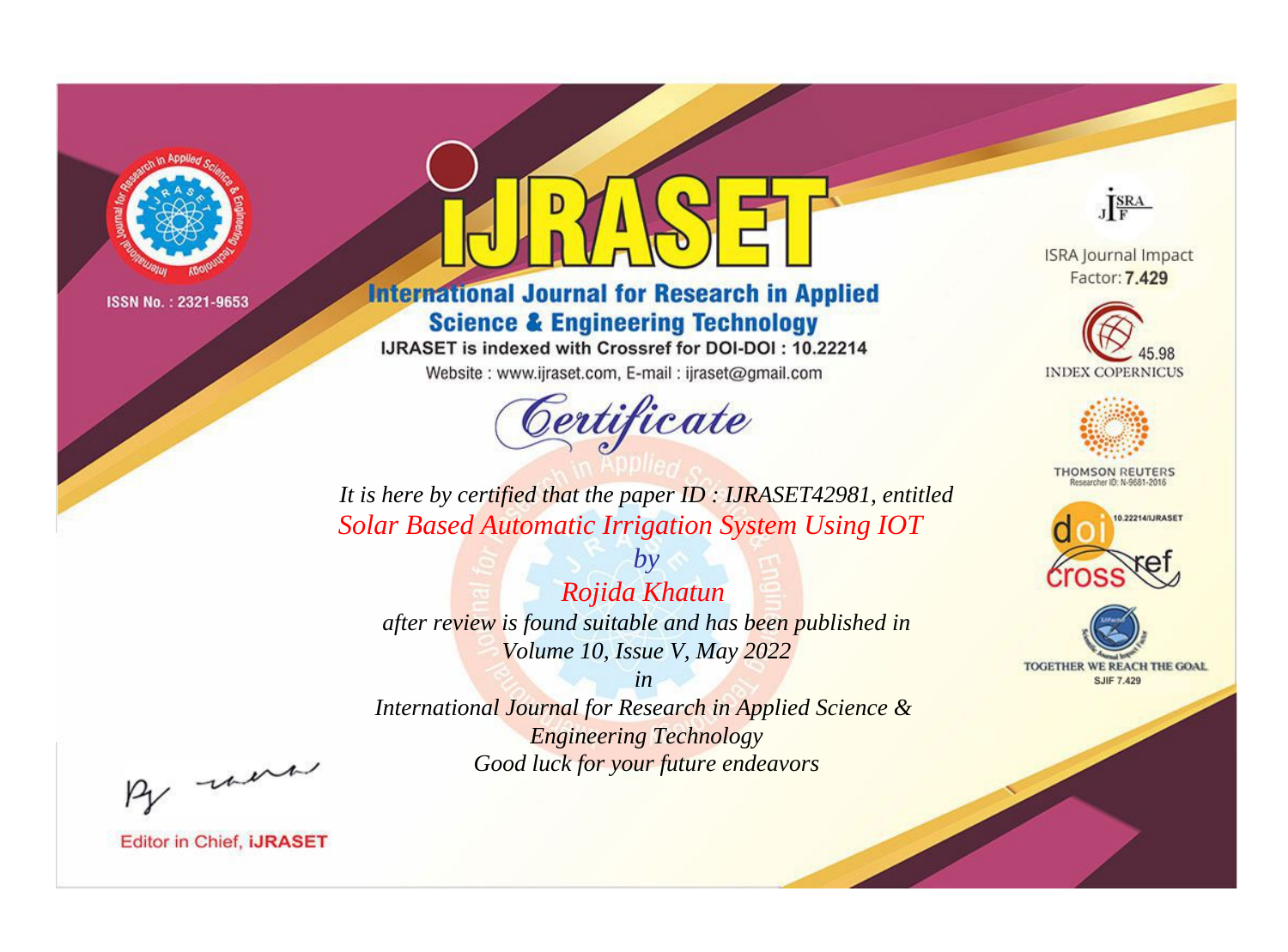

# **International Journal for Research in Applied Science & Engineering Technology**

IJRASET is indexed with Crossref for DOI-DOI: 10.22214

Website: www.ijraset.com, E-mail: ijraset@gmail.com



JERA

**ISRA Journal Impact** Factor: 7.429





**THOMSON REUTERS** 



TOGETHER WE REACH THE GOAL **SJIF 7.429** 

*It is here by certified that the paper ID : IJRASET42981, entitled Solar Based Automatic Irrigation System Using IOT*

*Debasmita Majhi after review is found suitable and has been published in Volume 10, Issue V, May 2022*

*by*

*in* 

*International Journal for Research in Applied Science & Engineering Technology Good luck for your future endeavors*

By morn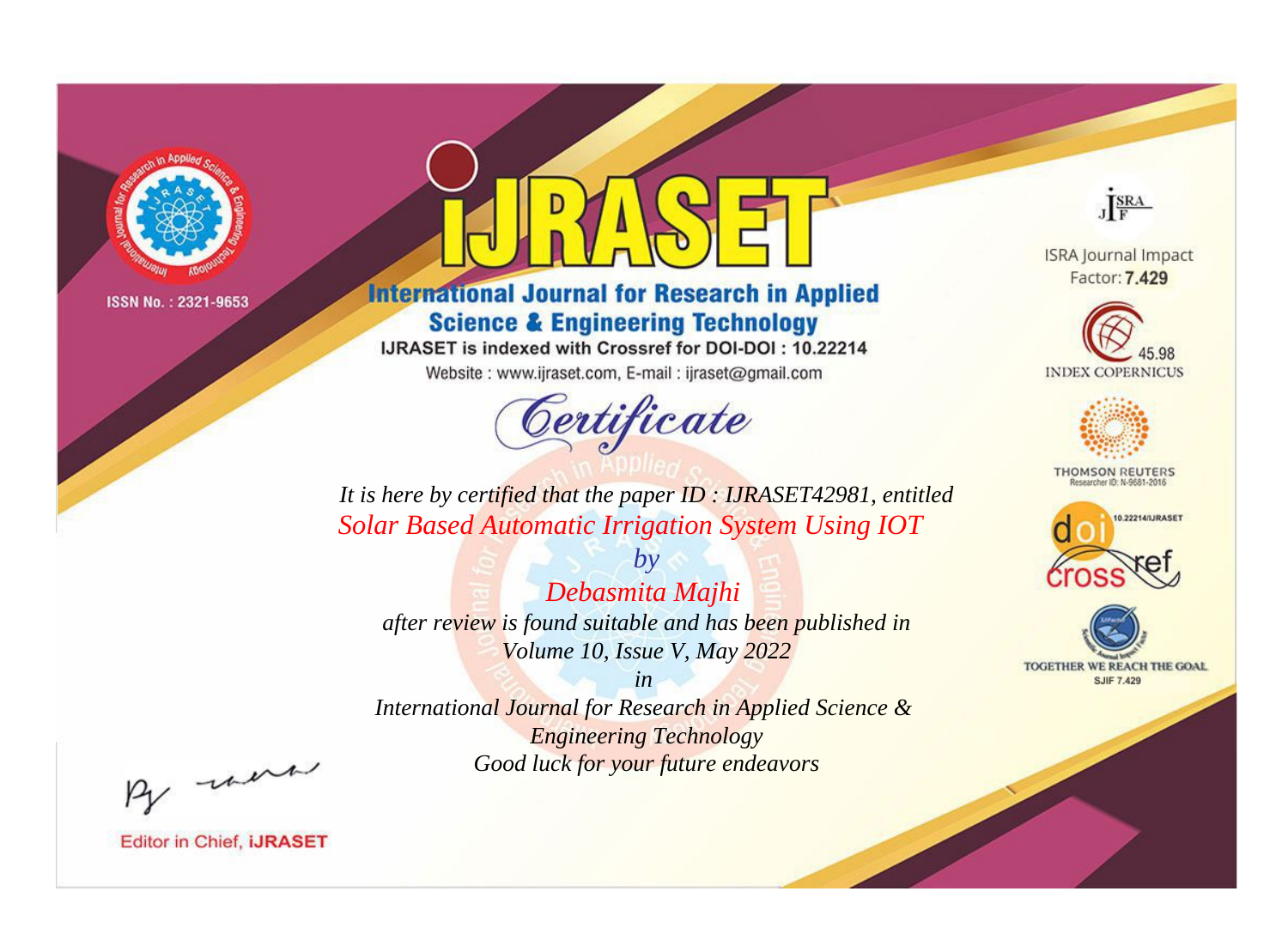

# **International Journal for Research in Applied Science & Engineering Technology**

IJRASET is indexed with Crossref for DOI-DOI: 10.22214

Website: www.ijraset.com, E-mail: ijraset@gmail.com



JERA

**ISRA Journal Impact** Factor: 7.429





**THOMSON REUTERS** 



TOGETHER WE REACH THE GOAL **SJIF 7.429** 

*It is here by certified that the paper ID : IJRASET42981, entitled Solar Based Automatic Irrigation System Using IOT*

*by Prof Sushree Monali Swain after review is found suitable and has been published in Volume 10, Issue V, May 2022*

*in* 

*International Journal for Research in Applied Science & Engineering Technology Good luck for your future endeavors*

By morn